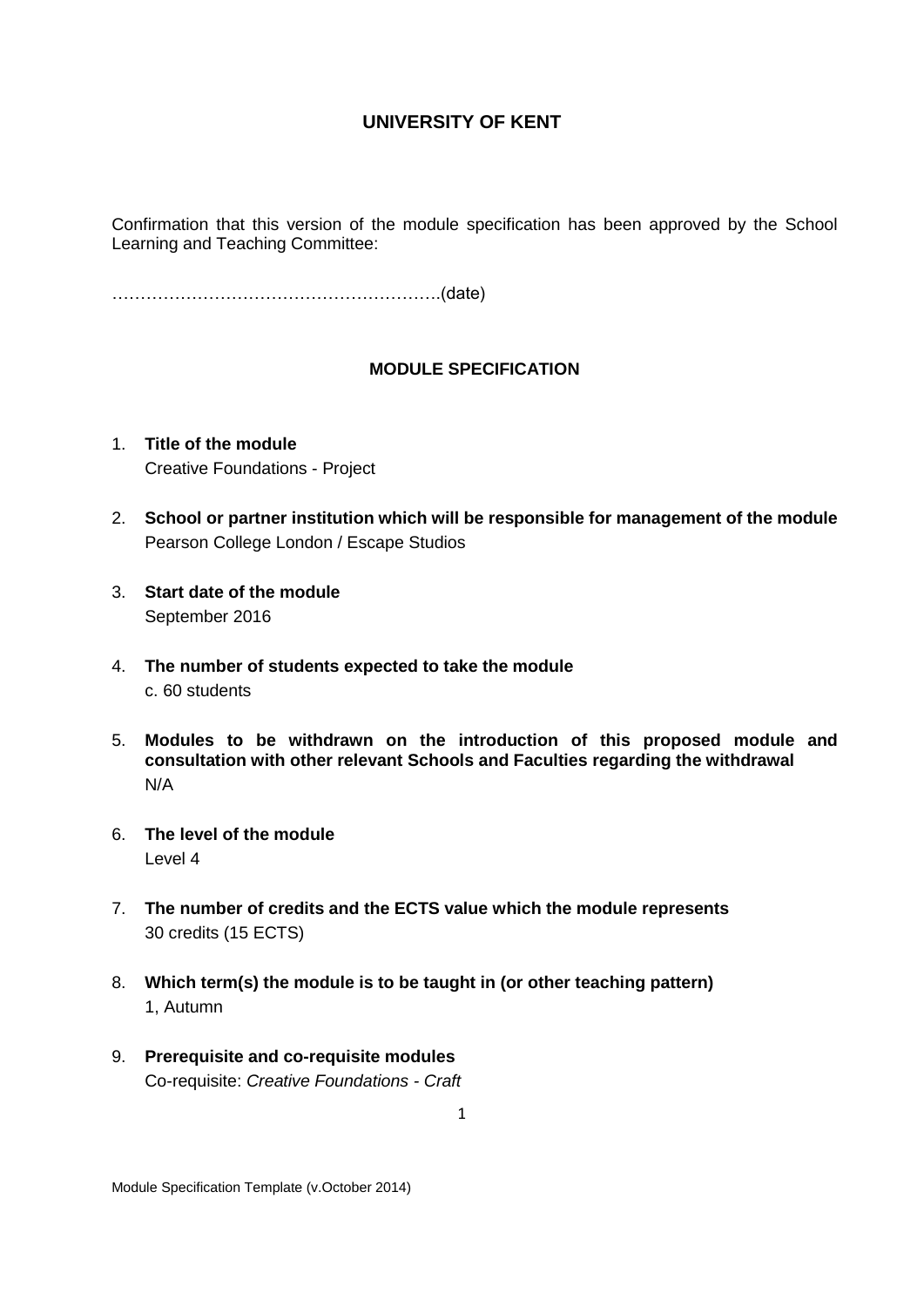# 10. **The programmes of study to which the module contributes**

MArt/BA Art of Visual Effects MArt/BA Art of Video Games MArt/BA Art of Computer Animation

### 11. **The intended subject specific learning outcomes**

On successful completion of this module, students will have Knowledge & Understanding (K) of…

- 1. The creative process and its application in a team project
- 2. Collaborative working practices in a creative environment

On successful completion of this module, students will have Intellectual Skills (I) in…

- 1. Appraising different creative solutions for a given brief
- 2. Reflecting on and evaluating a creative project outcome

On successful completion of this module, students will have Subject Specific Skills (S) in…

- 1. The selection of appropriate creative processes for a given project brief
- 2. The effective use of creative techniques and approaches to deliver a creative media project

## 12. **The intended generic learning outcomes**

On successful completion of this module, students will have Transferable Skills (T) in…

- 1. Effective communication in a team project environment
- 2. The management of time and resources to deliver a creative media project

## 13. **A synopsis of the curriculum**

Responding to briefs in a way that addresses the requirements of the client and shows understanding of their vision is essential to success in the creative industries. This success also requires an understanding of the planning and resources required to deliver the project successfully, on time and on budget.

The scope of projects in this field will require a team-based approach, and so effective collaborative working is essential. The ability to work effectively in team towards shared objectives, whilst recognising individual strengths and using these to the advantage of the common goal, is the key to success in projects of all types.

In this module, students work in small teams to develop concepts to particular briefs and then pitch these for feedback, before going on to develop the concept and deliver the final product to the client in a showcase.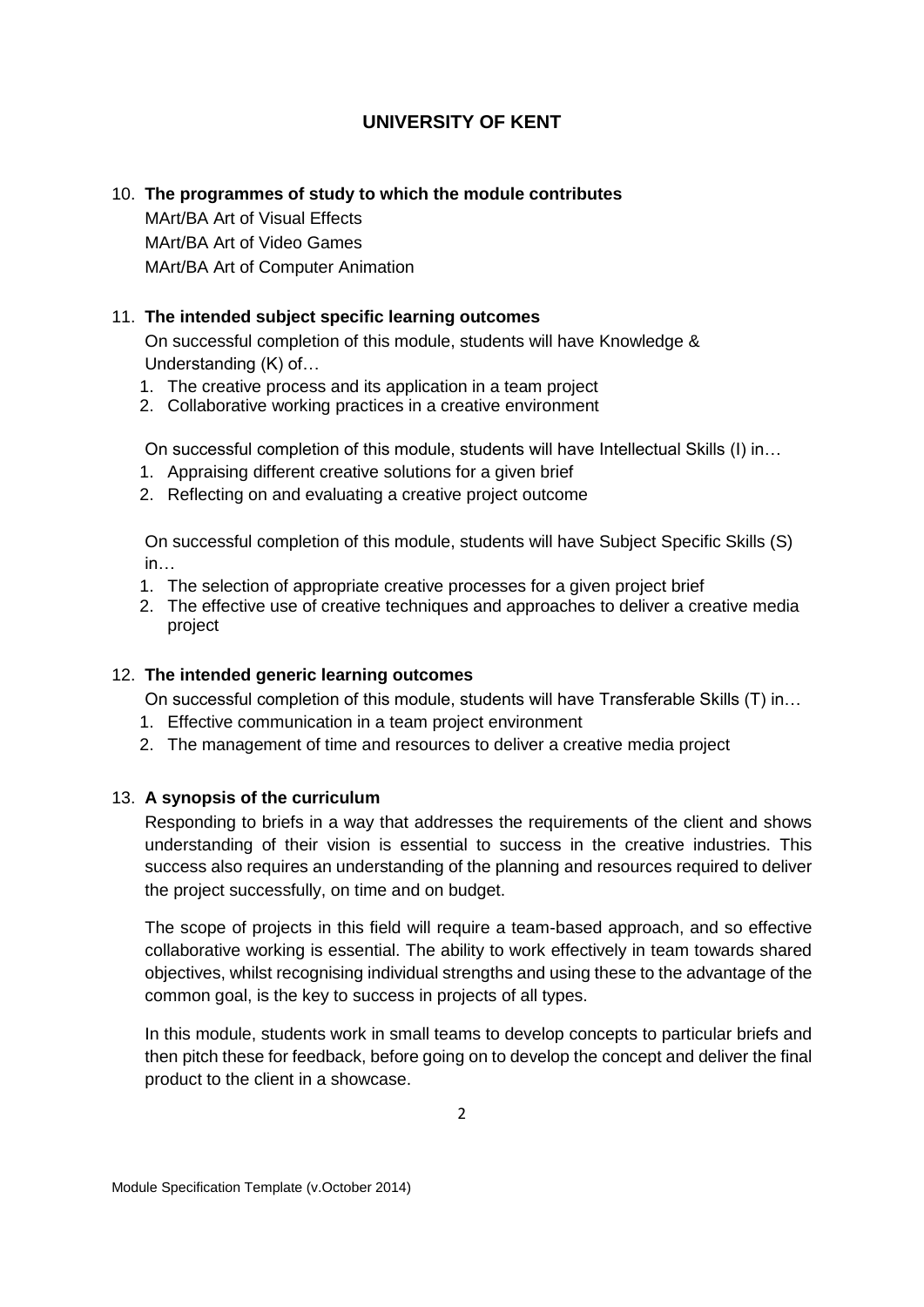Tutorials involving exercises to foster good working practices and identifying team member strengths and weaknesses help to ensure a good collaborative environment is in place at the start of the module. Creative idea generation is introduced through tutorled activities, and formative feedback is used throughout. The final product is then assessed, with students evaluating their own performance and contribution to the team through retrospectives.

Outline syllabus:

- Understanding client briefs
- Workshopping ideas
- Concept development and pitching
- Team structures and roles

### 14. **Indicative Reading List**

#### *Recommended*

*Creative Confidence: Unleashing the Creative Potential Within Us*, D.Kelley, and T.Kelley, William Collins 2013 *Serious Creativity: Using the Power of Lateral Thinking to Create New Ideas*, E.De Bono, HarperCollins, 1995 *Team Leadership in the Game Industry*, S.Spaulding, Course Technology CPR, 2009 *Practical Guide to Project Planning*, Ricardo Viana Vargas, Auerbach Publications, 2008

#### *Journals*

*International Journal of Design Oxford Journal of Design History Journal of Engineering, Design and Technology Creativity Research Journal The Journal of Creative Behavior*

#### *Electronic*

- <https://www.vitsoe.com/gb/about/good-design>
- <http://tutsplus.com/>
- <http://greyscalegorilla.com/blog/>
- [http://siteinspire.net/](http://www.siteinspire.com/)
- [http://aisleone.net](http://www.aisleone.net/)

### 15. **Learning and Teaching Methods, including the nature and number of contact hours and the total study hours which will be expected of students, and how these relate to achievement of the intended module learning outcomes**

Learning and teaching takes place through four key modes of delivery. These provide a blend of technical skills training, exploration of theory and praxis, application in the studio, and selfdirected study and development time. The balance differs depending on the type of module.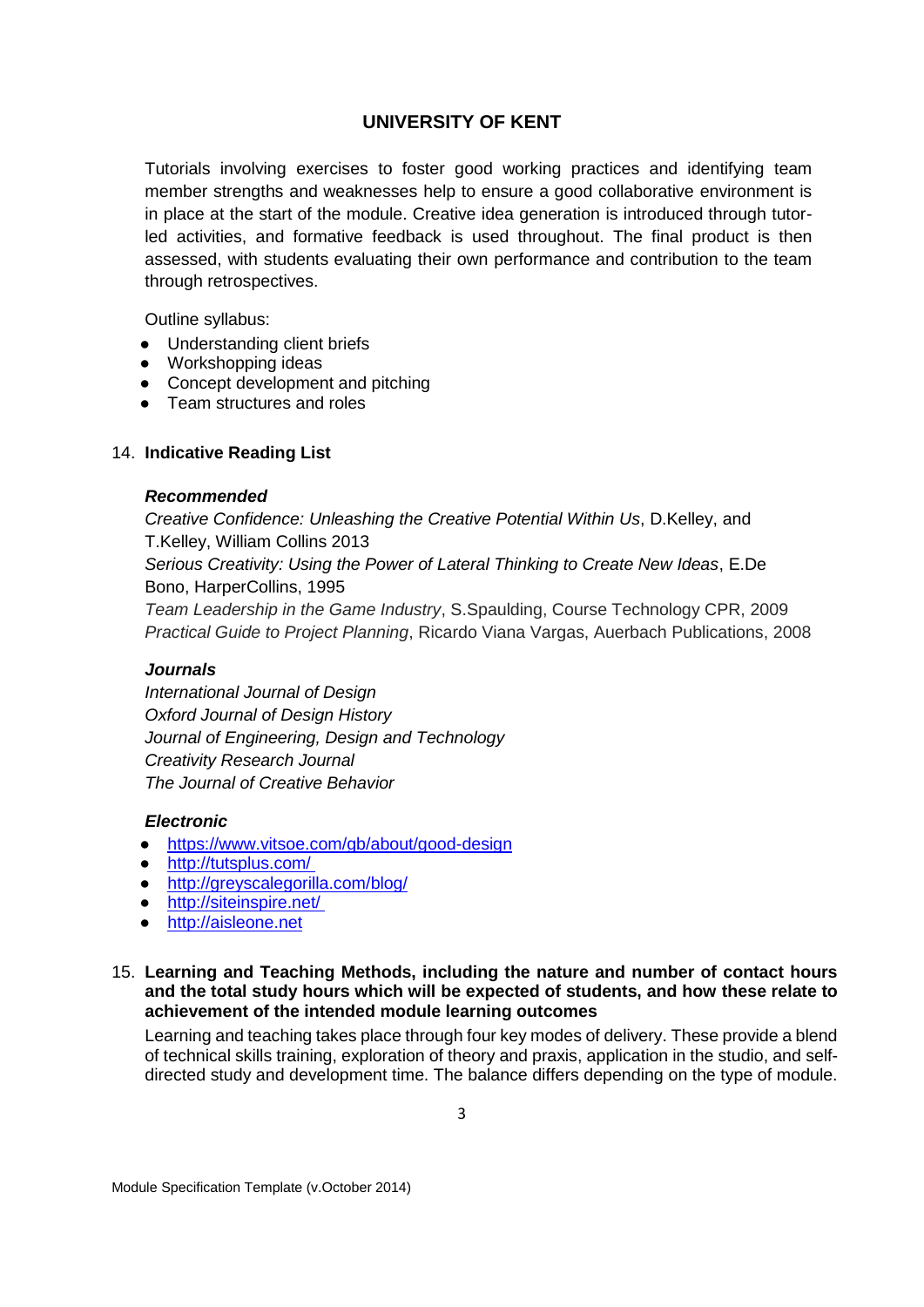As this is a Project module, the balance is skewed in favour of Studio Time, with some Skills Sessions and Tutorials to support the development of project management and leadership skills.

| Total           | 300 hours    |
|-----------------|--------------|
| Self-Directed   | c. 100 hrs   |
| Studio Time     | $c. 160$ hrs |
| Tutorials       | c. 30 hrs    |
| Skills Sessions | c. 10 hrs    |

#### 16. **Assessment methods and how these relate to testing achievement of the intended module learning outcomes**

Formative assessment will be provided throughout the module, both in terms of feedback on work in progress during Skills Sessions and Tutorials.

Summative assessment will be based on a Portfolio and Retrospective, and assessed using one or more of the Assessment Types (see Programme Specification)

### **Concept (Formative, 0%)**

For this the student will be required to produce a one-page Proposal outlining the project ambitions, to be presented as a pitch with supporting material for Studio Crit.

#### **Progress (Formative, 0%)**

For this the student will present progress on the project with details of any issues addressed and with a revised Proposal for completion, for Studio Crit.

#### **Assignment 1: Product (75%)**

The assessment will test Learning Outcomes K2, K3, S1, S2, T1, T2

This assignment requires the student to produce and deliver a project addressing the given brief and the solution outlined in their concept. They will be expected to select and use appropriate theory methods, tools and techniques to realise their concept, managing the team and resources effectively. They will then present the product and the process of their final work at a Retrospective Review.

#### **Assignment 2: Retrospective (25%)**

The assessment will test Learning Outcomes K1, I2